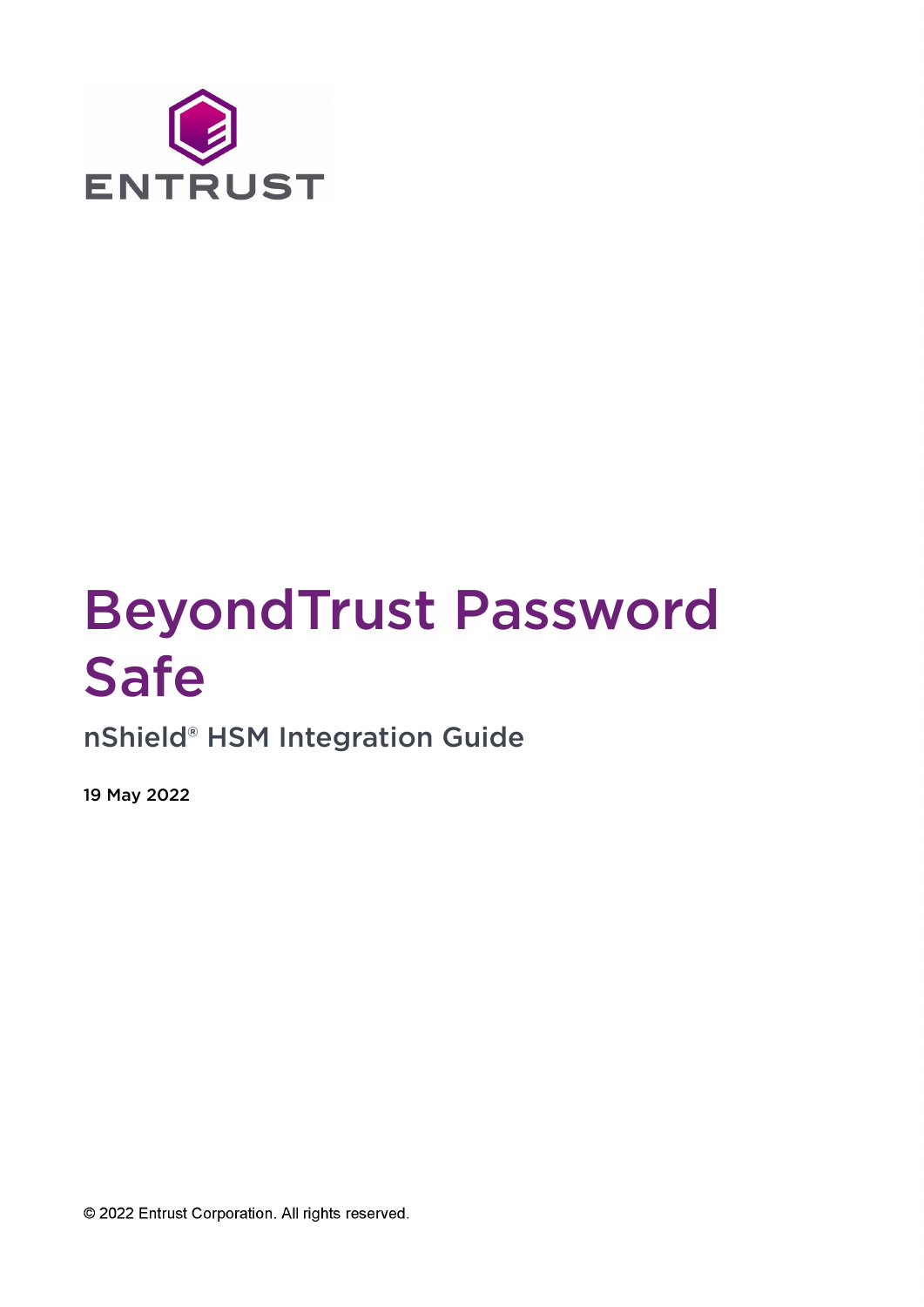## **Contents**

| 2.2. Install the Security World Software and creating the Security World  6 |
|-----------------------------------------------------------------------------|
|                                                                             |
| 3. Configure an HSM with the BeyondInsight configuration tool 8             |
|                                                                             |
|                                                                             |
|                                                                             |
|                                                                             |
|                                                                             |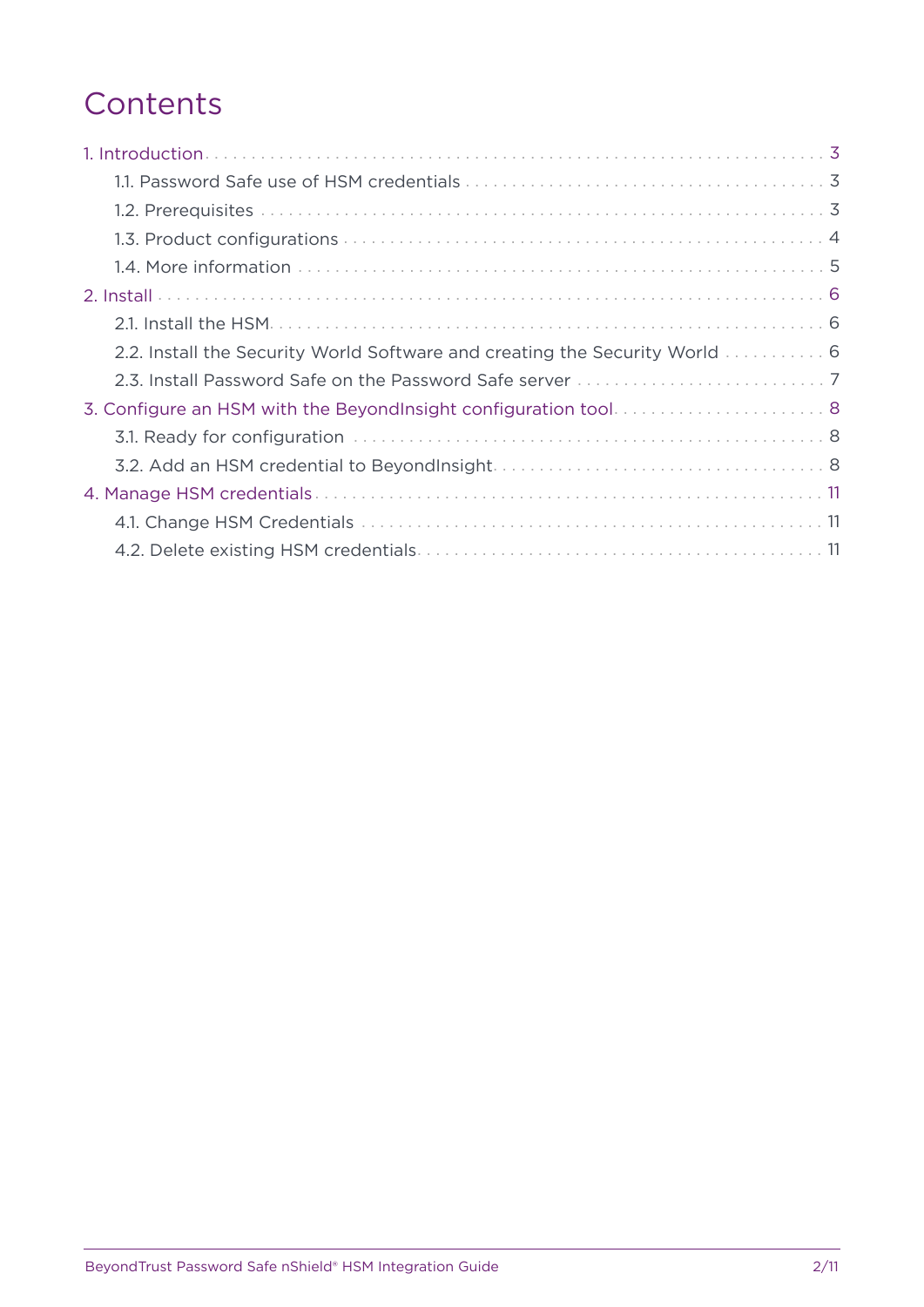## <span id="page-2-0"></span>1. Introduction

This document describes the integration of BeyondTrust Password Safe with an nShield Hardware Security Module (HSM).

Password Safe communicates with HSMs using a PKCS #11 API. nShield HSMs include a PKCS #11 driver with their client software installation. This allows applications to use the device without requiring specific knowledge of the make, model, or configuration of the HSM.

The Password Safe integration HSM treats the HSM as an external API that only requires credentials. Advanced configurations and features, such as high-availability implementations, are typically transparent in Password Safe. For example, the client software may allow a group of multiple HSMs to be presented as a single token in a single slot. In this case, Password Safe would access the group the same way it would access a single HSM. Configuring the group and synchronizing key data is outside the scope of the Password Safe software and must be performed according to the guidelines for the specific hardware.

## <span id="page-2-1"></span>1.1. Password Safe use of HSM credentials

- Password Safe only uses one set of HSM credentials to encrypt any stored credential at a given time.
- Password Safe always encrypts new or edited credentials using the latest stored set of HSM credentials.
- Password Safe supports legacy HSM credentials. Credentials that were encrypted using an older set of HSM credentials are still accessible if the HSM credential used to encrypt it has not been deleted manually.
- Archived HSM credentials remain in the Password Safe database until they are manually deleted.

## <span id="page-2-2"></span>1.2. Prerequisites

- The Password Safe server: A Windows Server that has Password Safe installed and the Password Safe database configured.
- A supported HSM: Configured and accessible to the Password Safe application server.

Before configuring the nShield HSM with Password Safe, the HSM client software must be installed and configured. Follow the *Installation Guide* and *User Guide* for the HSM and use the tools in the HSM client software suite.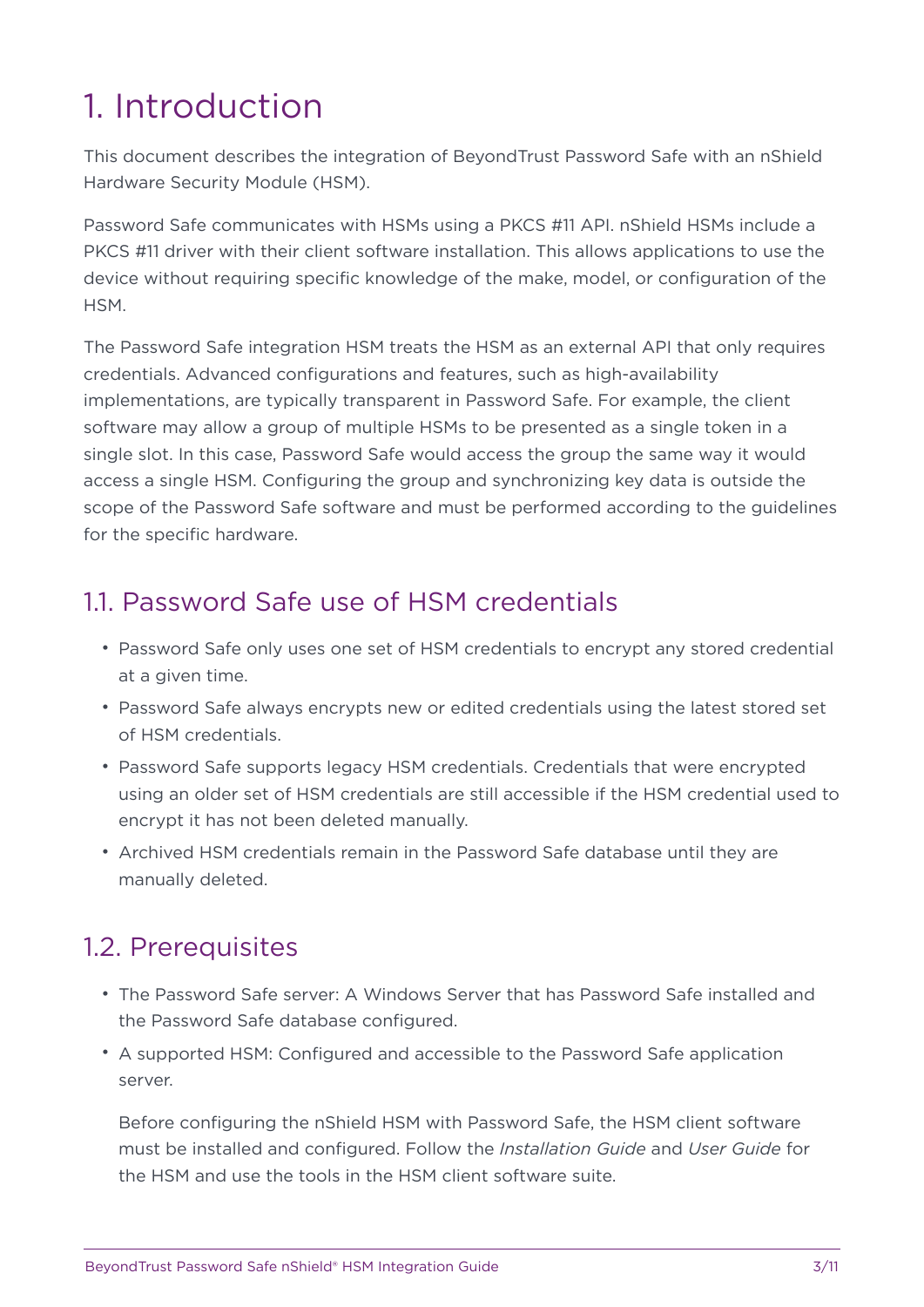• The path to both the 32-bit and 64-bit PKCS #11 drivers.

These are included in the client software and are listed in *Installation Guide* for your HSM. Both driver locations are required during HSM configuration.

• The name of the token to which Password Safe should connect.

This is specified as part of the HSM configuration process.

• The PIN or password for an HSM user who can create and use keys.

This is specified as part of the HSM configuration process.

• There must be no other credentials configured in the database when the HSM configuration procedure is executed.

## <span id="page-3-0"></span>1.3. Product configurations

Entrust has successfully tested nShield HSM integration with Password Safe in the following configurations:

| <b>Product</b>          | <b>Version</b>                               |
|-------------------------|----------------------------------------------|
| <b>Operating System</b> | Windows Server 2019 Standard Desktop Version |
| Password Safe           | Password Safe 21.3                           |
| <b>SQL Server</b>       | Microsoft SQL Server 2019                    |

### 1.3.1. Supported nShield features

Entrust has successfully tested nShield HSM integration with the following features:

| <b>Feature</b>  | <b>Support</b> |
|-----------------|----------------|
| Softcards       | Yes            |
| Module Only Key | Yes            |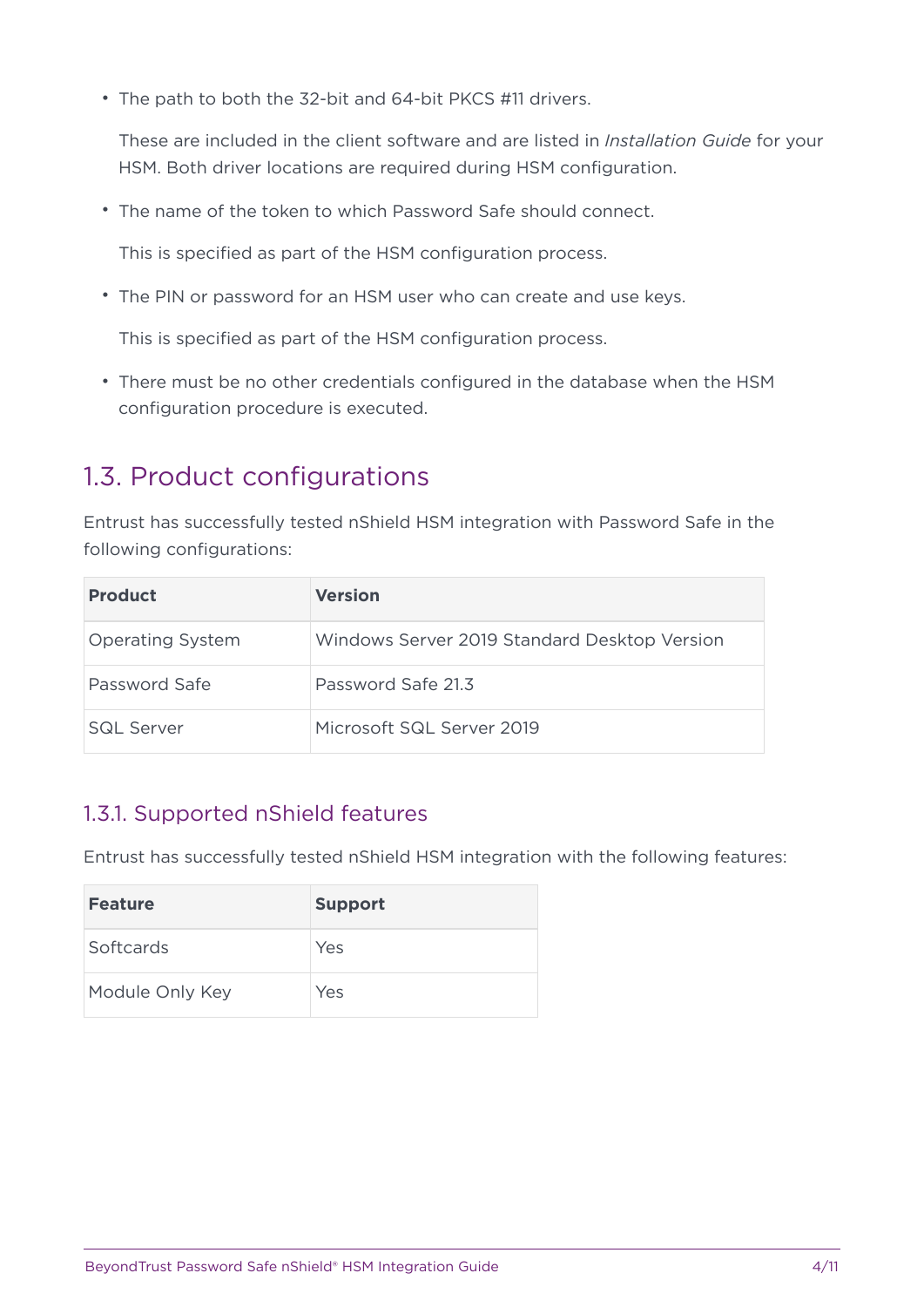### 1.3.2. Supported nShield hardware and software versions

Entrust has successfully tested with the following nShield hardware and software versions:

| <b>HSM</b> | <b>Security World</b><br><b>Software</b> | <b>Firmware</b> | <b>Image</b> | <b>Softcard</b> | <b>Module</b> |
|------------|------------------------------------------|-----------------|--------------|-----------------|---------------|
| Connect XC | 12.70.4                                  | 12.50.11        | 12.60.2      |                 |               |
| Connect +  | 12.70.4                                  | 12.50.8         | 12.60.10     |                 |               |

## <span id="page-4-0"></span>1.4. More information

For more information, see the *User Guide* and *Installation Guide* for your HSM or contact Entrust nShield Support, [https://nshieldsupport.entrust.com.](https://nshieldsupport.entrust.com)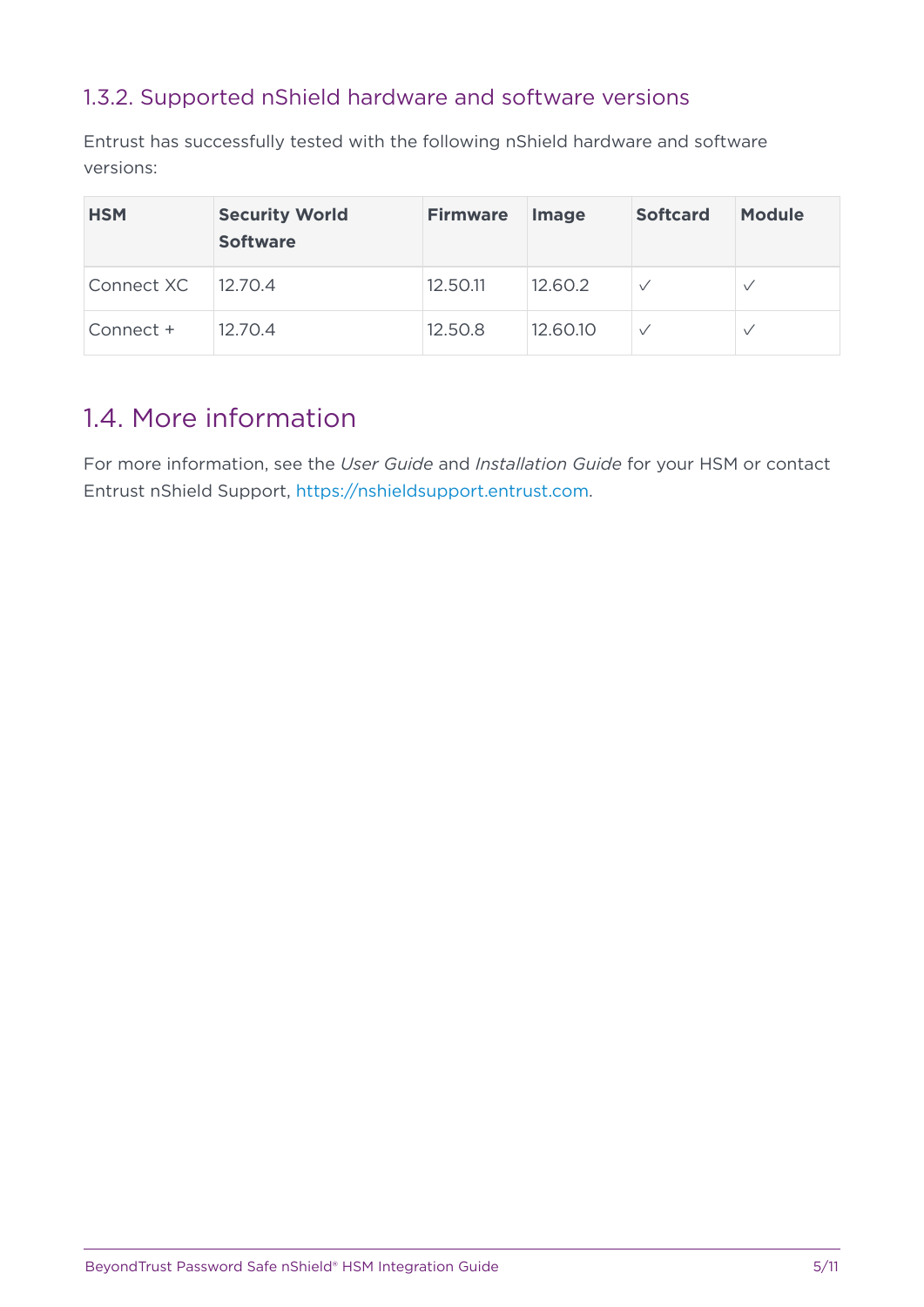## <span id="page-5-0"></span>2. Install

## <span id="page-5-1"></span>21. Install the HSM

Install the HSM by following the instructions in the *Installation Guide* for the HSM.

Entrust recommends that you install the HSM before configuring the Security World Software with your Password Safe Server.

### <span id="page-5-2"></span>2.2. Install the Security World Software and creating the Security World

To install the Security World Software and create the Security World:

1. On your Password Safe server, install the latest version of the Security World Software as described in the *Installation Guide* for the HSM.



Entrust recommends that you uninstall any existing nShield software before installing the new nShield software.

- 2. Create the Security World as described in the *User Guide*. Create the ACS and Softcards that you require.
- 3. Configure the cknfastrc environment variables:
	- a. Open the C:\Program Files\nCipher\nfast\cknfastrc file.
	- b. Add the following environment variables to the file:

```
CKNFAST_FAKE_ACCELERATOR_LOGIN=1
CKNFAST_NO_ACCELERATOR_SLOTS=0
CKNFAST_LOADSHARING=1
```
- 4. Update the cardlist file:
	- a. Go to the C:\ProgramData\nCipher\Key Management Data\config folder.
	- b. Open the cardlist file in a text editor and add an asterisk (\*) to authorize all Java Cards for dynamic slots.
- 5. Create a Softcard that will be used with Password Safe.

When you are configuring Password Safe, you will need to use Softcard protection or module protection. If you are using a Softcard, you need to create it first.

Perform the following steps on the Password Safe server in a PowerShell terminal as Administrator: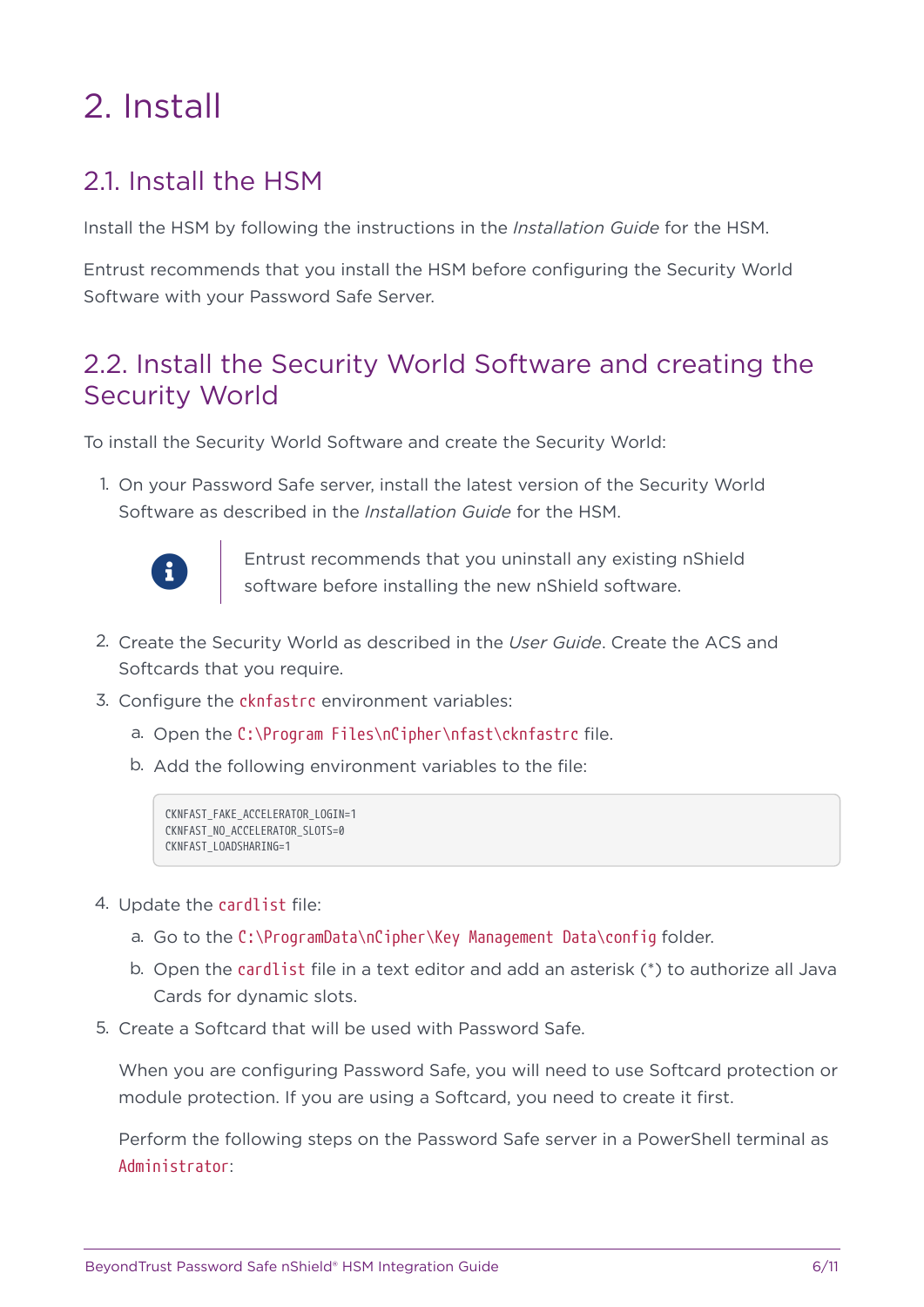a. Create the Softcard:

```
cd c:\Program Files\nCipher\nfast\bin
./ppmk -n beyondtrustsoftcard
```
b. Check for the Softcard:

./nfkminfo -s

### <span id="page-6-0"></span>2.3. Install Password Safe on the Password Safe server

To install Password Safe on the Password Safe server, you have two options:

• Install BeyondInsight.

BeyondInsight includes Password Safe.

• Install a U-Series Appliance.

U-Series virtual appliances include BeyondInsight and Password Safe.

For details and installation instructions, see [https://www.beyondtrust.com/docs/](https://www.beyondtrust.com/docs/beyondinsight-password-safe/index.htm) [beyondinsight-password-safe/index.htm](https://www.beyondtrust.com/docs/beyondinsight-password-safe/index.htm).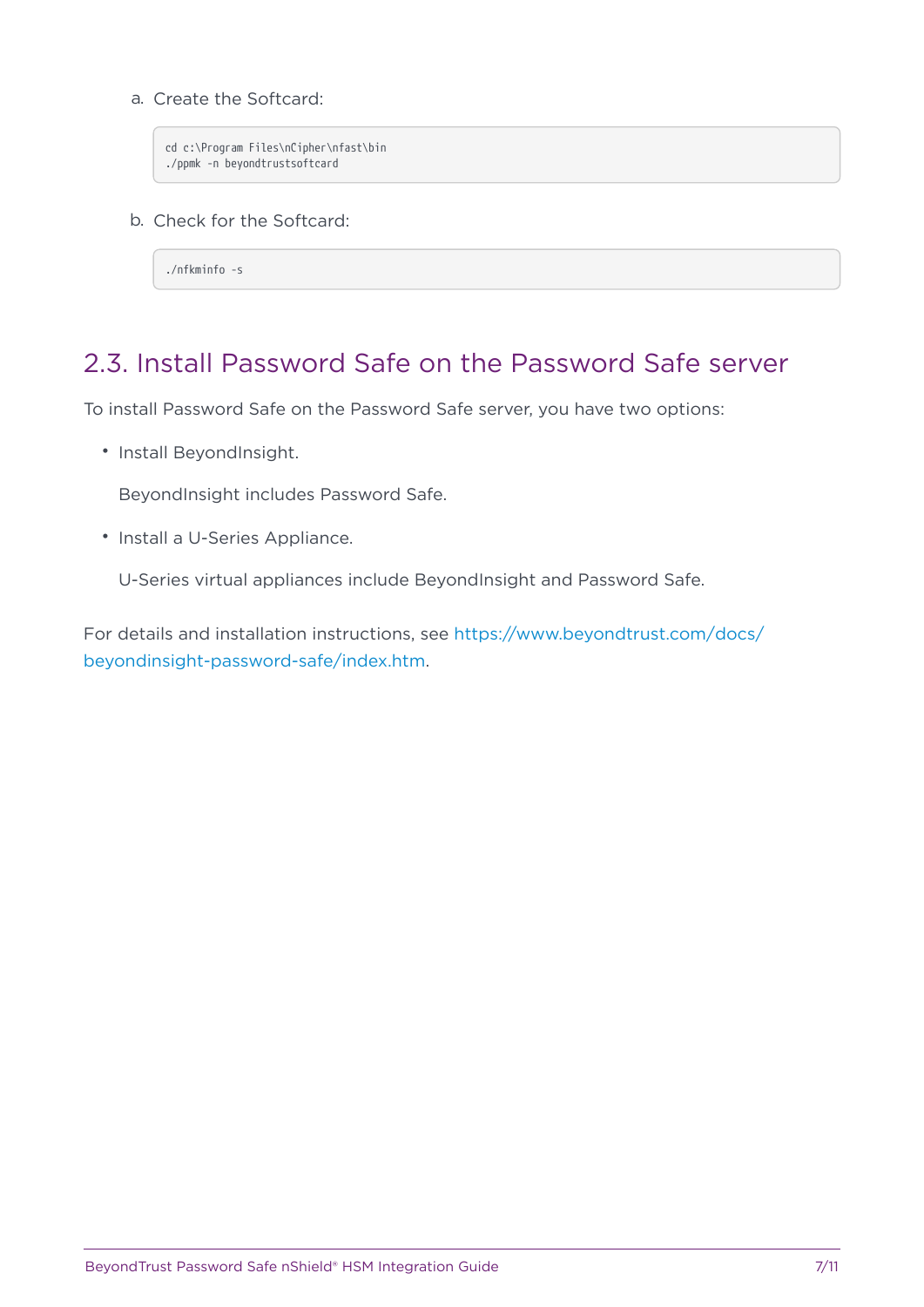## <span id="page-7-0"></span>3. Configure an HSM with the BeyondInsight configuration tool

## <span id="page-7-1"></span>3.1. Ready for configuration

The following must be completed before configuring the HSM in BeyondInsight:

- The HSM has been installed and configured.
- The nShield client software has been installed and connected to the HSM.
- The Security World file has been created.
- A Softcard has been created using the nShield client software.
- BeyondInsight has been installed.

## <span id="page-7-2"></span>3.2. Add an HSM credential to BeyondInsight

- 1. Sign in to the BeyondInsight server that is configured to access the HSM.
- 2. Open the BeyondInsight Configuration tool: **Start > Apps > eEye Digital Security > BeyondInsight Configuration**.

|              | B                                       |
|--------------|-----------------------------------------|
|              | BeyondTrust<br>New                      |
|              | E                                       |
|              | eEye Digital Security<br>New            |
| $\mathsf{R}$ | Auto-Update<br>New                      |
| ੀ            | BeyondInsight Configuration<br>白<br>New |
| Ŋ.           | BeyondInsight Console                   |
|              | Events Client Configuration<br>New      |
| ි            |                                         |
| ტ            |                                         |
|              | ΞH                                      |

3. Select **Configure HSM Credentials**.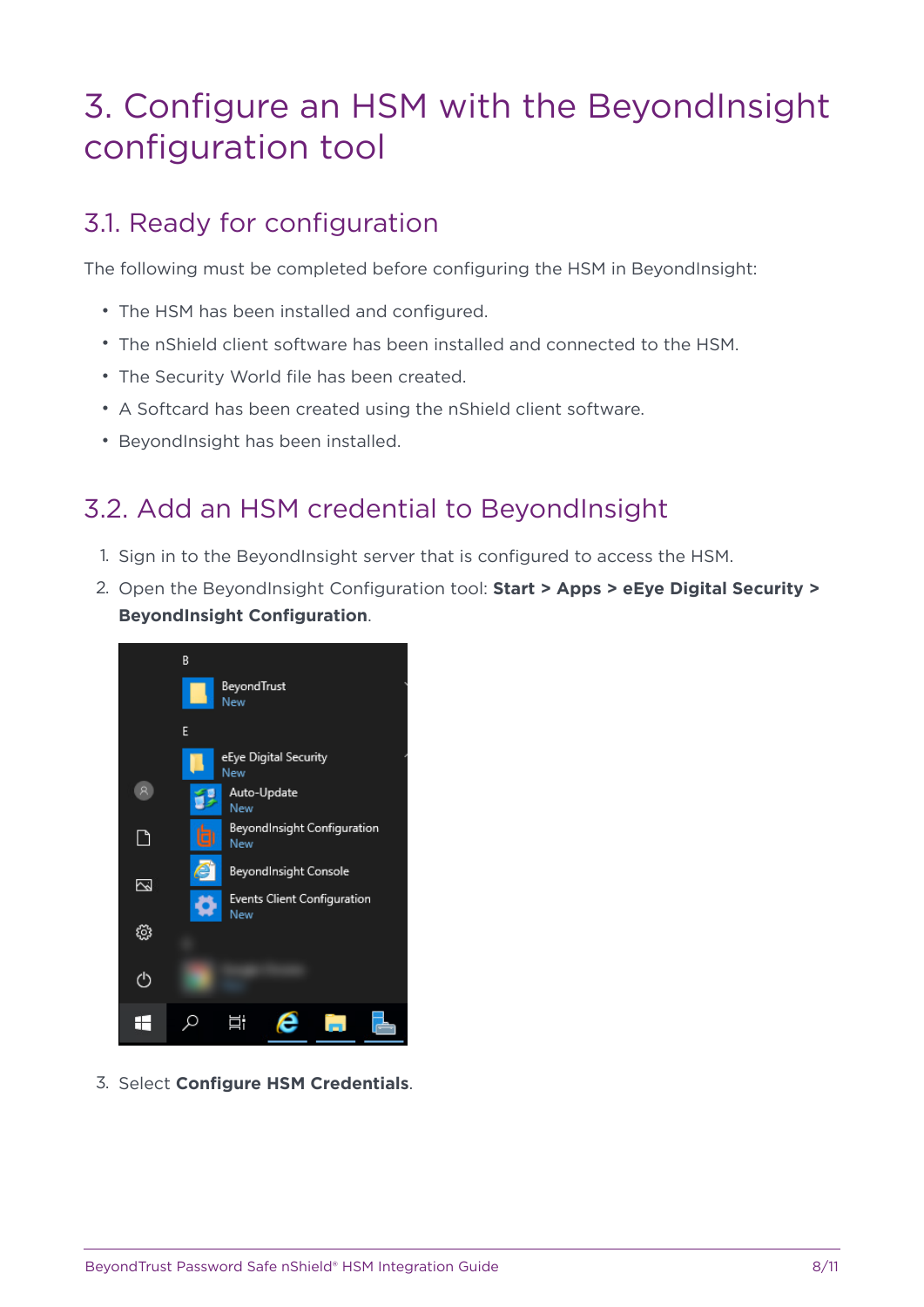| <b>SMTP Server Password</b><br>SMTP SSL Enabled<br>$\times$ SSO Web Site Information<br><b>SSO Virtual Directory</b><br>SSO Access URL<br>$\times$ Web Service<br>Port<br>SSL Certificate<br>$\times$ Web Site Information<br>Web Site<br>Host Name<br><b>Virtual Directory</b><br>Access URL<br><b>Legacy Virtual Directory</b><br><b>Legacy Access URL</b><br>Session Timeout | False<br>eEve.RetinaCSSSO<br>https://win-ralubavtabd/eEve.RetinaCSS!<br>21691<br>Default Web Site<br>win-ralubavtabd<br>WebConsole<br>https://win-ralubavtabd/WebConsole<br>eEve.RetinaCS.Server<br>https://win-rglubgvtgbd/eEye.RetinaCS.S<br>20 | Upgrade Database<br>Manage License<br>Certificate Management<br>Install SSL Certificate<br>Enable Debug Logging<br><b>Stop Services</b><br><b>Start Services</b><br>Disable Light Writebacks<br>Generate Certificate msi<br>Generate Certificate Zip<br><b>Import Certificates</b><br><b>Grant Permissions</b><br>Client Authentication: Enabled |
|---------------------------------------------------------------------------------------------------------------------------------------------------------------------------------------------------------------------------------------------------------------------------------------------------------------------------------------------------------------------------------|---------------------------------------------------------------------------------------------------------------------------------------------------------------------------------------------------------------------------------------------------|--------------------------------------------------------------------------------------------------------------------------------------------------------------------------------------------------------------------------------------------------------------------------------------------------------------------------------------------------|
| <b>HTTP Timeout</b><br><b>File Upload Size</b>                                                                                                                                                                                                                                                                                                                                  | 360<br>10240                                                                                                                                                                                                                                      | ManagementConsole:Enabled<br>Event Service: Enabled                                                                                                                                                                                                                                                                                              |

The **Configure HSM credentials** dialog appears.

#### 4. Select **Edit > Add New HSM Credential**.

5. Enter HSM details as defined below:



The nShield HSM PKCS #11 drivers are in the C:\Program Files\nCipher\nfast\toolkits\pkcs1 directory.

#### **32-bit Driver Path**

Select the 32-bit PKCS #11 driver.

#### **64-bit Driver Path**

Select the 64-bit PKCS #11 driver.

#### **Label/Slot**

After a valid 32-bit/64-bit drivers have been selected, this is the list of tokens presented by the driver in the format of **label (slot number)**.

The label is the name of the HSM token. Some HSMs have a default name. Otherwise, it is the name that was set when you configured your HSM.

The slot number is an index number starting at 0. It indicates the token's position within the list of tokens presented by the driver.

#### **Key Name**

HSM keys are identified labels. A unique name must be provided for each key. This is required to associate encrypted credentials with the key that is used to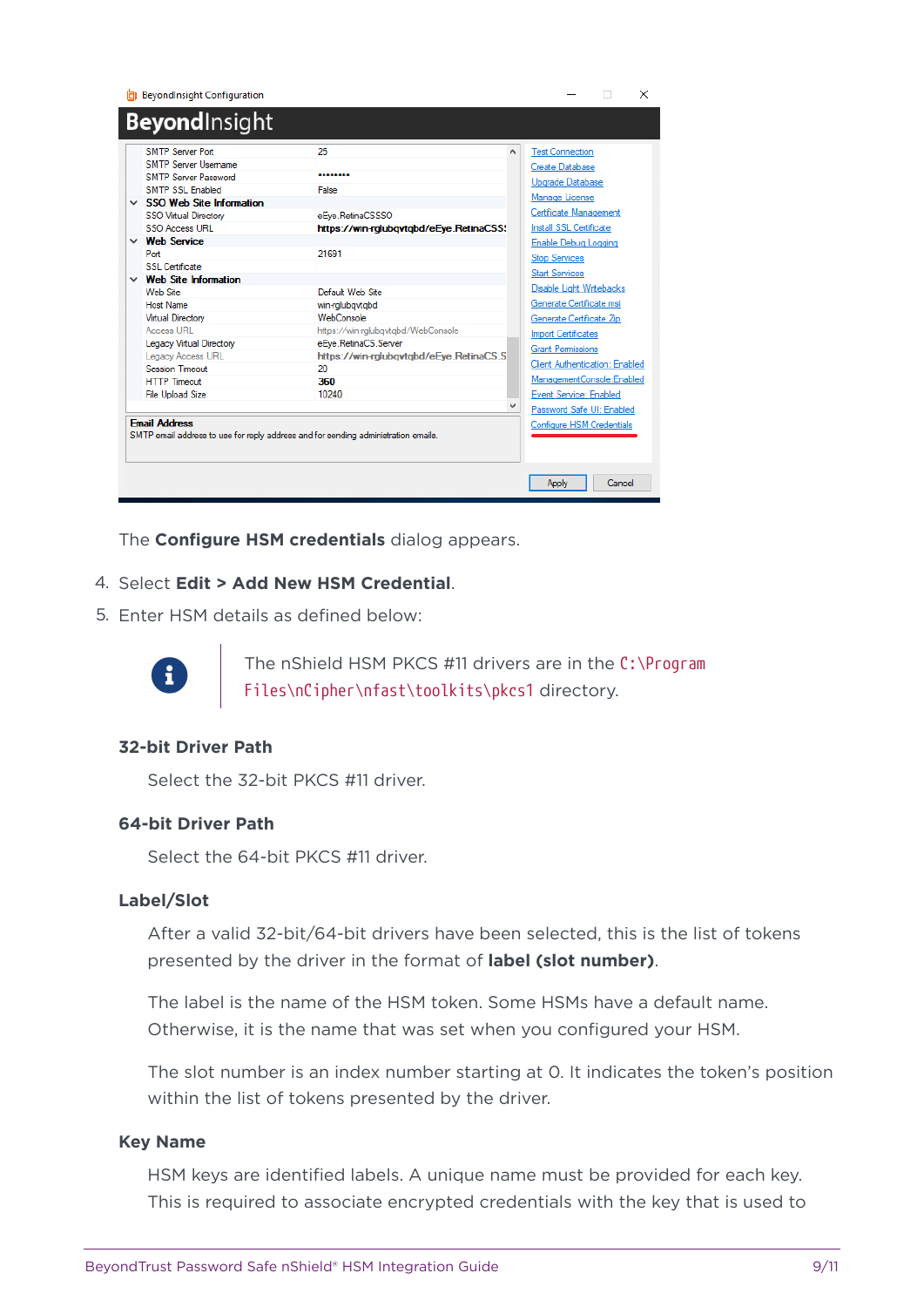encrypt and decrypt them. Any key name can be used as long as it is unique.

### **Description**

Information about the key, for display purposes only.

**PIN**

The password for the HSM token that was set up for use by BeyondInsight.

6. Select **Save**.

After the information has been saved, you can test the connection.

7. Select **Test Active Credential**.

A dialog confirms that the connection was successful.

8. Close the **Configure HSM Credentials** window and **Apply** the changes in the **BeyondInsight Configuration** window.